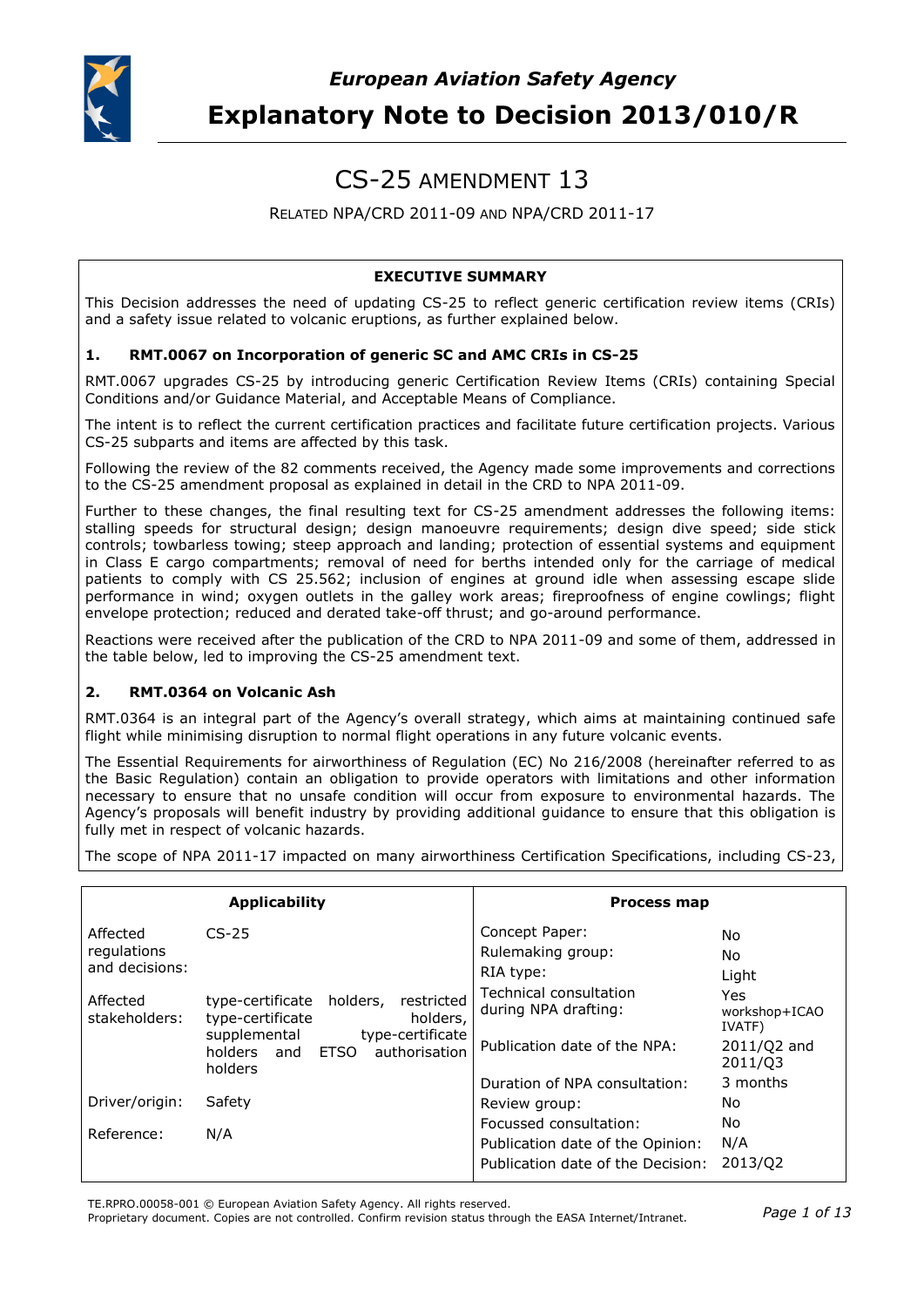CS-25, CS-27, CS-29, CS-APU, CS-E, and CS-P. It aimed at creating new rules and Acceptable Means of Compliance (AMC) to ensure that, if required by an operating rule, the susceptibility of product features to the effects of volcanic cloud hazards are established at type-certification and limitations and information are made available to operators. The availability of this data to operators is a prerequisite to ensure that the safety risk assessment undertaken by operators is robust, based on informed judgement and reflects a product's susceptibility to volcanic cloud hazards. The operators' use of this data in performing a safety risk assessment as part of their management system is currently the subject of a separate Agency Opinion to change Part-ORO/ORA and Part-ARO/ARA $^1$ .

In response to the NPA, 119 comments were received from 32 commentators. Some of these were constructive and led to changes in the proposals. However, many misunderstood the intent of the proposals and its limited applicability. Following publication of the CRD, a dedicated volcanic ash workshop was held in Cologne on 4 December 2012, where further explanation of the proposals was given. The reaction period to the CRD was also extended until the end of the year to allow post-workshop written reactions to be received.

Reactions were received from Airbus, ICCAIA (Boeing, Rolls-Royce), and Hawker Beechcraft. Each of them has been answered individually in this Explanatory Note to the Decision.

The main concern raised was the possible delay in providing data to operators during a new volcanic event caused by the lead-time necessary to update manuals. The Agency's view is that, in the first instance, data should be communicated directly and in a timely manner with operators to ensure the safety of operations. It is not the aim of the Agency to interfere with the efficient flow of information, which has been shown to be effective during previous volcanic events. However, to ensure that new information and/or limitations are captured and retained, manuals should subsequently be updated through the normal change procedures in compliance with the obligations of Part 21.

Another concern raised related to the need to define in detail the nature of volcanic threats. While scientific work is still ongoing, it should be noted that ICAO has already published preliminary recommendations defining ash criteria.

The specific objective is to mitigate the risks linked to volcanic clouds hazards, and to amend CS-25 to reflect certification practices for a number of items that are treated under generic CRIs.

This Decision proposes new and amended rules and advisory materials as detailed above.

The proposed changes are expected to increase safety, reduce the administrative burden of managing generic CRIs, ensure compliance with ICAO recommendations (International Volcanic Ash Task Force (IVATF)) .

Part-ORO and Part-ARO, Annexes II and III to Commission Regulation (EU) No 965/2012 of 05/10/2012 laying down technical requirements and administrative procedures related to air operations; Part-ORA and Part-ARA, Annexes VI and VII to Commission Regulation (EU) No 290/2012 of 30 March 2012 amending Regulation (EU) No 1178/2011 laying down technical requirements and administrative procedures related to civil aviation aircrew.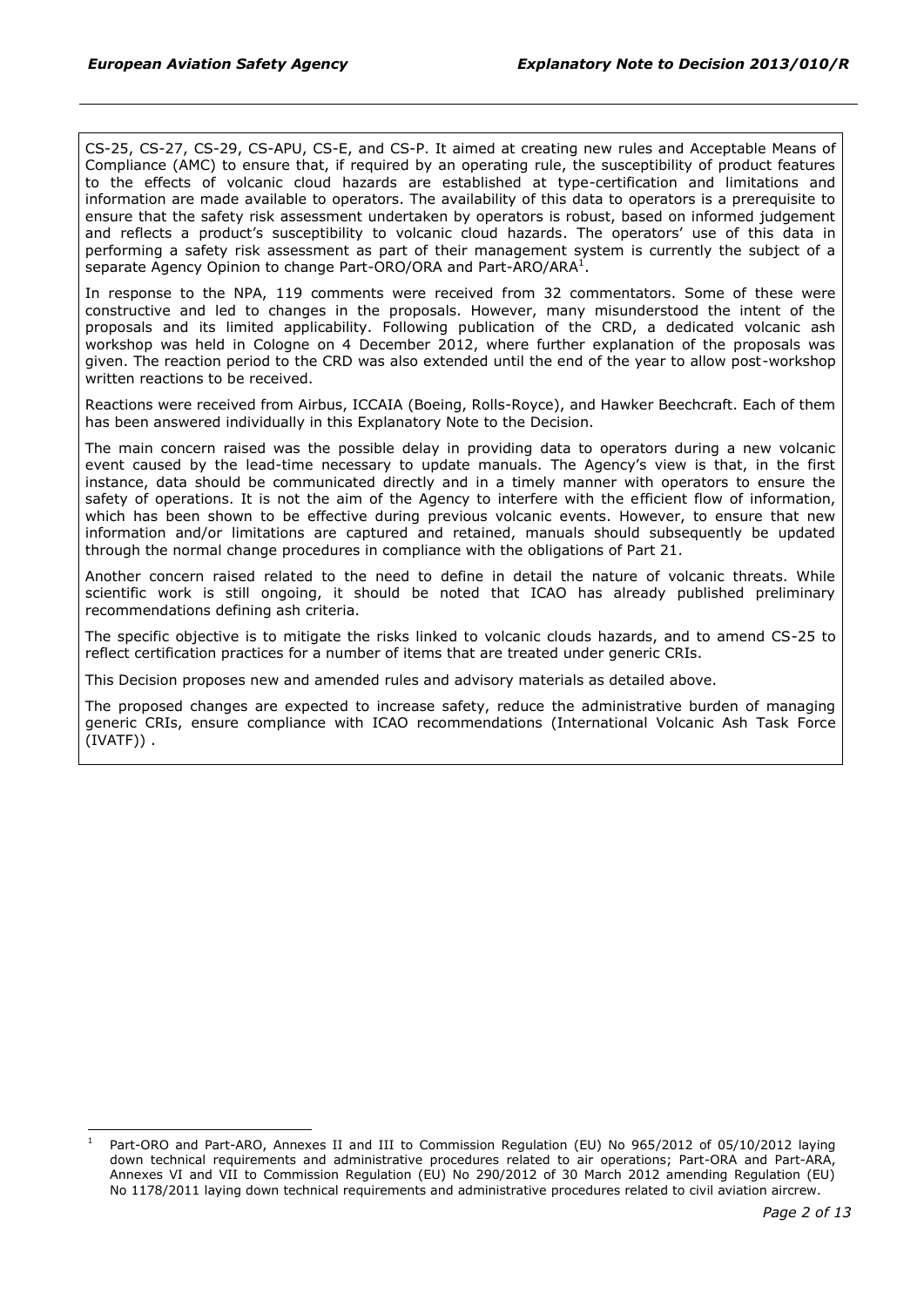# **CS-25 Amendment 13**

## **1. GENERAL**

Executive Director Decision 2013/XXX/R amends Decision 2003/002/RM of 17 October 2003 (CS-25 Initial Issue) as last amended by Executive Director Decision 2012/008/R of 06 July 2012 (CS-25 Amendment 12). It represents Amendment 13 of CS-25 and incorporates the output from the following EASA rulemaking tasks, and editorial changes:

| <b>Rulemaking Task</b><br><b>No</b> | <b>TITLE</b>                                      | <b>NPA No</b> |
|-------------------------------------|---------------------------------------------------|---------------|
| RMT.0067 (25.070)                   | Incorporation of generic SC and AMC CRIs in CS-25 | 2011-09       |
| RMT.0364 (MDM.089)                  | Volcanic Ash                                      | 2011-17       |

The above-mentioned Notices of Proposed Amendment (NPA) have been subject to consultation in accordance with Article 52 of the Basic Regulation<sup>2</sup> and Article 6 of the Rulemaking Procedure established by the Management Board<sup>3</sup>. For detailed information on the proposed changes and their justification, please consult the above NPAs which are available on the Agency's website.

The Agency has addressed and responded to the comments received on the NPAs. The responses are contained in a Comment-Response Document (CRD) which has been produced for each NPA. The CRDs are available on the Agency's website.

<sup>2</sup> Regulation (EC) No 216/2008 of the European Parliament and of the Council of 20 February 2008 on common rules in the field of civil aviation and establishing a European Aviation Safety Agency, and repealing Council Directive 91/670/EEC, Regulation (EC) No 1592/2002 and Directive 2004/36/EC.(OJ L 79, 19.03.2008, p. 1). Regulation as last amended by Commission Regulation (EU) No 6/2013 of 8 January 2013 (OJ L 4, 9.1.2013, p. 34)

<sup>3</sup> Management Board Decision MB 01/2012, amending and replacing Decision 08/2007, concerning the procedure to be applied by the Agency for the issuing of opinions, certification specifications and guidance material ('Rulemaking Procedure').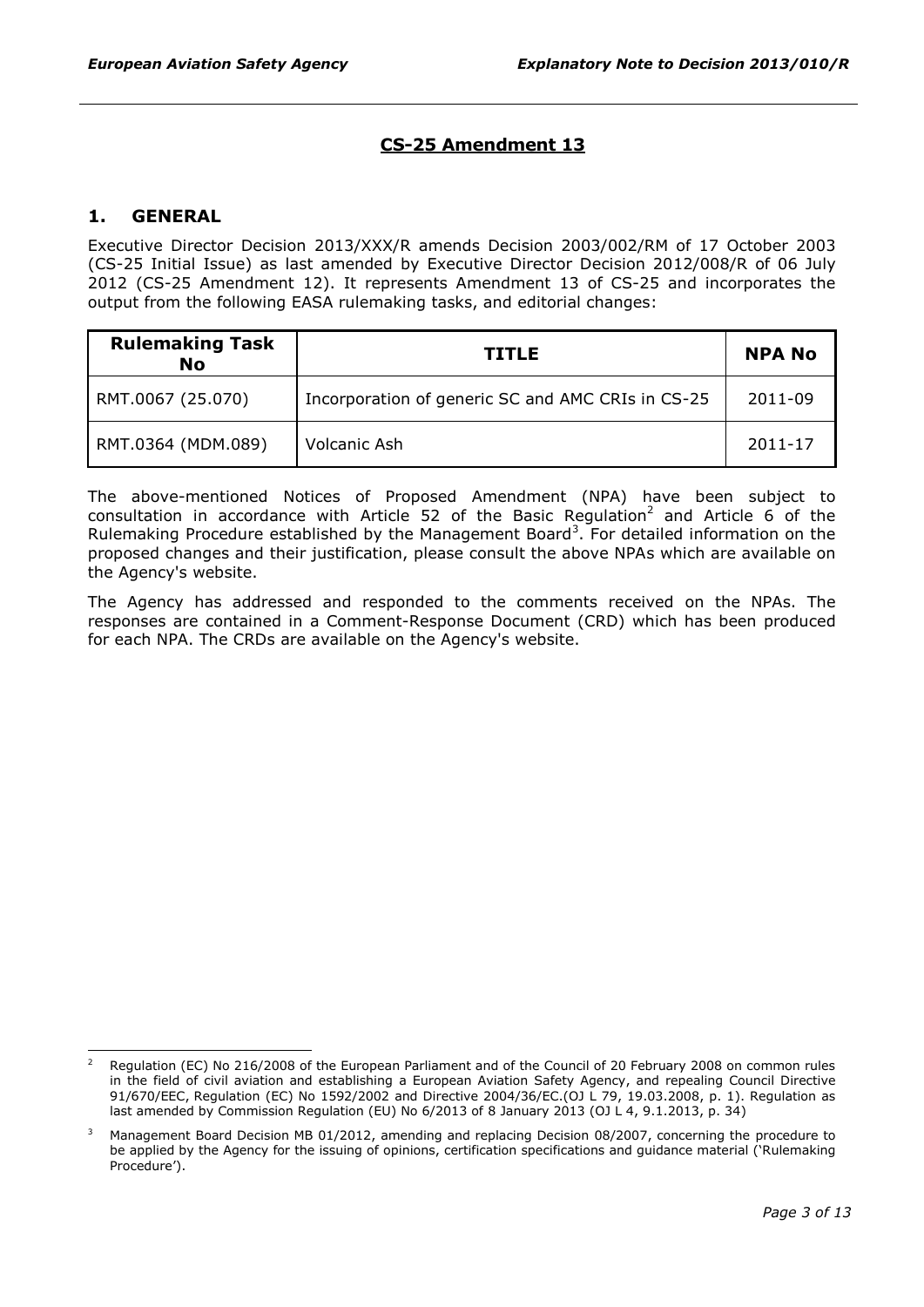## **2. CRD REACTIONS**

2.1 In response to CRD 2011-09 on 'Incorporation of generic SC and AMC CRIs in CS-25', the Agency received the following substantive reactions, which are reproduced below together with the Agency's responses:

| <b>Reaction</b><br>reference | <b>From</b> | <b>Reaction</b>                                                                                                                                                                                                                                                                                                                                                                                                                                                                                                                                                                                                                                                                                                                                                                                                                                  | <b>EASA Response</b>                                                                                                                                                                                                                                                                                                                                                                                                                                                                                                                                                                                                                                                                                                                                                                                                                                                      |
|------------------------------|-------------|--------------------------------------------------------------------------------------------------------------------------------------------------------------------------------------------------------------------------------------------------------------------------------------------------------------------------------------------------------------------------------------------------------------------------------------------------------------------------------------------------------------------------------------------------------------------------------------------------------------------------------------------------------------------------------------------------------------------------------------------------------------------------------------------------------------------------------------------------|---------------------------------------------------------------------------------------------------------------------------------------------------------------------------------------------------------------------------------------------------------------------------------------------------------------------------------------------------------------------------------------------------------------------------------------------------------------------------------------------------------------------------------------------------------------------------------------------------------------------------------------------------------------------------------------------------------------------------------------------------------------------------------------------------------------------------------------------------------------------------|
| $1)$ CS<br>25.349(a)(5)      | Airbus      | In response to comment No. 66 by Partially accepted.<br>Embraer, CS<br>$25.349(a)(5)$ is<br>amended to indicate that "The<br>conditions specified in this sub-<br>paragraph must be investigated<br>with yaw control held steady, and,<br>a separate condition, with<br>as<br>corrective yaw control action to<br>reduce sideslip as far as possible".<br>This was never required in any of<br>the Airbus SC"s. Practically it is<br>impossible<br>meet<br>this<br>to<br>requirement in the normal case, as<br>during the rolling manoeuvre the<br>Electronic Flight Control System<br>automatically with<br>corrects<br>a<br>certain side slip target. Therefore<br>Airbus proposes that either the<br>system behaviour is specifically<br>addressed in the CS $25.349(a)(5)$<br>wording, or the traditional Airbus<br>SC text is incorporated. | The Agency verified that<br>previous CRIs (e.g. A340,<br>A340-500/-600) used<br>the<br>same wording as the one<br>proposed.<br>Nevertheless, the Agency<br>accepts to further improve<br>the text to bring<br>some<br>clarification.<br>The CS 25.349(a)(5) (last<br>paragraph) text is modified<br>as follows compared to the<br>CRD resulting text:<br>'The conditions specified in<br>this subparagraph must be<br>investigated<br>with yaw<br>control held steady without<br>any corrective yaw control<br>action (pilot<br>system<br>or<br>induced) to maximise side<br>slip, and, as a separate<br>condition, with corrective<br>yaw control action (pilot or<br>system induced) to reduce<br>sideslip as far as possible.<br>The first condition (without<br>any corrective yaw control<br>action) may be considered<br>as a failure condition under<br>CS 25.302. |
| 2) AMC<br>25.335(b)(1)(ii)   | Airbus      | In response to comment No. 65 by Partially accepted.<br>Embraer, paragraph (a) in this AMC<br>sets<br>the<br>alternative<br>demonstration,<br>that the<br>"Any failure of the high speed consistent<br>protection system that would affect Issue Papers, therefore, it is<br>design<br>dive<br>the<br>determination is<br>to be<br>shown<br>remote".<br>The Airbus A350 and A380 issue                                                                                                                                                                                                                                                                                                                                                                                                                                                           | condition, for the The Agency can confirm that<br>proposed<br>text<br>is<br>with<br>previous<br>speed   maintained.<br>As<br>of the<br>part<br>usual<br>certification process, Airbus<br>may propose an alternative<br>means of compliance for a                                                                                                                                                                                                                                                                                                                                                                                                                                                                                                                                                                                                                          |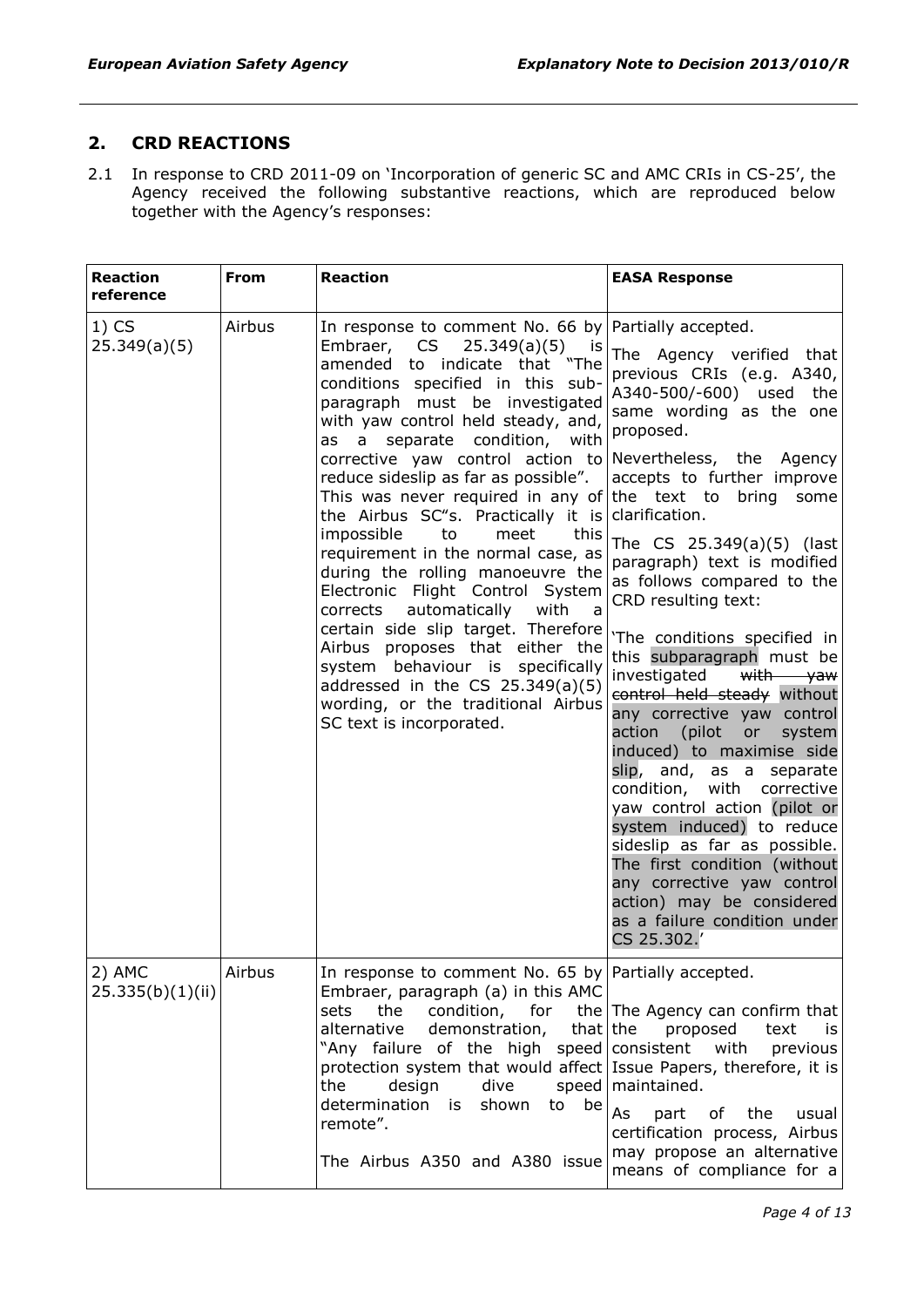|                      |                 | papers do not refer to the remote given project.<br>probability. This<br>would<br>impose<br>much<br>more<br>stringent reliability<br>targets to the Airbus high speed<br>protection system, than for today's<br>Airbus models. Therefore, Airbus<br>proposes to change paragraph (a)<br>in AMC 25.335(b)(1)(ii), to keep<br>the existing Airbus IP conditions:<br>(a) Any failure of the high speed<br>protection system that would affect<br>the<br>design<br>dive<br>speed<br>determination is shown to be<br>Remote, or less than 10-3 if<br>detected loss of the High speed<br>Protection system is shown as<br>minor.                                                                                                                                                                                                                                                                                                                                                                                                                                                                             |                                                                                                                                                                                                                                                                                                                                          |
|----------------------|-----------------|--------------------------------------------------------------------------------------------------------------------------------------------------------------------------------------------------------------------------------------------------------------------------------------------------------------------------------------------------------------------------------------------------------------------------------------------------------------------------------------------------------------------------------------------------------------------------------------------------------------------------------------------------------------------------------------------------------------------------------------------------------------------------------------------------------------------------------------------------------------------------------------------------------------------------------------------------------------------------------------------------------------------------------------------------------------------------------------------------------|------------------------------------------------------------------------------------------------------------------------------------------------------------------------------------------------------------------------------------------------------------------------------------------------------------------------------------------|
| 3) AMC<br>25.1193(e) | Rolls-<br>Royce | The actual ability of say a steel Accepted.<br>cowl skin is such that it has the<br>ability to withstand fire for long The Agency agrees with this<br>periods, well in excess of the comment.<br>Fireproof<br>required<br>standard.<br>However the requirement is to be<br>Fireproof. Seals will never have the<br>same ability to withstand fire as<br>steel but will meet a Fireproof<br>requirement.<br>Hence<br>the<br>requirement to meet the same Fire<br>integrity<br>CS <sup>I</sup><br>defined<br>standard<br>(as<br>in<br>Definitions) as the surrounding<br>cowling/skin.<br>Was<br>(5) Seals : Where seals are used<br>part of the external engine<br>nacelle/cowling<br>or APU compartment boundaries,<br>they should at least have the same<br>ability to withstand fire as the<br>surrounding cowling/skin.<br>Should be<br>(5) Seals : Where seals are used<br>of<br>the<br>external<br>engine<br>part<br>nacelle/cowling<br><b>APU</b><br>or<br>compartment boundaries, they<br>should at least have the same fire<br>integrity<br>standard<br>as<br>the<br>surrounding cowling/skin. | The text is updated<br>as<br>follows:<br>'(5) Seals: Where seals are<br>used part of the external<br>engine nacelle/cowling<br>or<br><b>APU</b><br>compartment<br>boundaries, they should at<br>least have the same ability<br>to withstand fire comply<br>with the same fire integrity<br>standard as the surrounding<br>cowling/skin.' |

2.2 In response to CRD 2011-17 on 'Volcanic Ash', the Agency received the following substantive reactions, which are reproduced below together with the Agency's responses: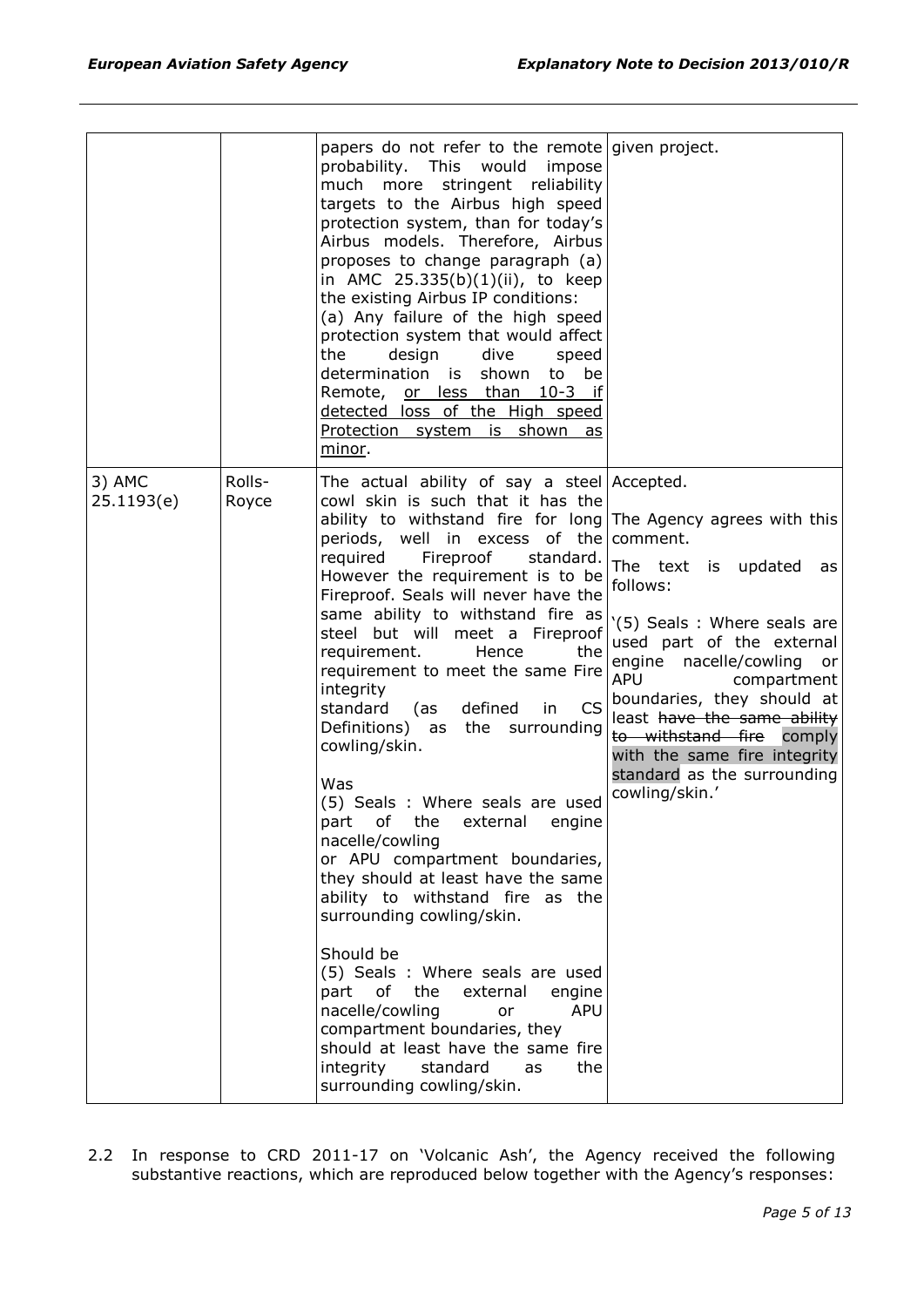| <b>Reaction</b>         | <b>From</b> | <b>Reaction</b>                                                            | <b>EASA response</b>                                                |
|-------------------------|-------------|----------------------------------------------------------------------------|---------------------------------------------------------------------|
| reference               |             |                                                                            |                                                                     |
| 1) AMC                  | Airbus      | The text of the proposed AMC                                               | Noted.                                                              |
| 25.1593                 |             | 25.1593, Exposure to volcanic cloud                                        | The aim of the new<br>CS.                                           |
| Exposure<br>to volcanic |             | hazards, has been changed from:                                            | 25.1593 and associated AMC is                                       |
| cloud                   |             | "Information necessary for safe                                            | that<br>basic<br>to<br>ensure<br>a                                  |
| hazards                 |             | operation should be contained in the                                       | assessment of the product<br>against volcanic hazards has           |
|                         |             | unapproved part of the flight                                              | undertaken<br>been<br>at<br>type-                                   |
|                         |             | manual" to:                                                                | certification.<br>Any                                               |
|                         |             |                                                                            | susceptibilities identified that                                    |
|                         |             | "Information necessary for safe                                            | could constitute a safety risk                                      |
|                         |             | operation should be contained in the                                       | investigated<br>be<br>and<br>must<br>information and/or limitations |
|                         |             | unapproved part of the flight                                              | established<br>be<br>must<br>to                                     |
|                         |             | manual, or other appropriate                                               | This<br>mitigate<br>the<br>risks.                                   |
|                         |             | manual, $[]$ ".                                                            | information<br>then<br>is                                           |
|                         |             | Although the proposed text now                                             | promulgated to operators in                                         |
|                         |             | properly recognises that the flight                                        | order for them to perform a<br>safety risk assessment ahead         |
|                         |             | manual is not the appropriate                                              | of<br>future<br>volcanic<br>any                                     |
|                         |             | repository document for some of the                                        | encounter occurring.                                                |
|                         |             | provided data, Airbus is still                                             | As individual volcanic events                                       |
|                         |             | concerned about the impact of the                                          | unique in nature,<br>are<br>the                                     |
|                         |             | suggested means of compliance on                                           | volcanic<br>hazards<br>be<br>to                                     |
|                         |             | the flexibility and adaptability                                           | assessed<br>at<br>initial<br>type-                                  |
|                         |             | expected from the manufacturers in                                         | certification may not be fully                                      |
|                         |             | terms of communication and                                                 | defined and will be generic in<br>nature. It will, therefore, be    |
|                         |             | answers to questions raised by the                                         | necessary<br>for<br>the<br>design                                   |
|                         |             | particularities of the situation.                                          | organisation to re-assess their                                     |
|                         |             |                                                                            | and<br>product<br>update                                            |
|                         |             | The lead-time necessary to update a                                        | information following new in-<br>volcanic events<br>service         |
|                         |             | manual, whatever it is approved or<br>not, is not compatible with the need | to<br>reflect any new understanding.                                |
|                         |             | to be reactive and to permanently                                          |                                                                     |
|                         |             | provide updated data during a                                              | In the first instance, data<br>should<br>be<br>communicated         |
|                         |             | crisis.                                                                    | directly<br>and<br>timely<br>in<br>a                                |
|                         |             |                                                                            | with<br>manner<br>operators<br>to                                   |
|                         |             | Since the data subject to the                                              | the<br>safety<br>of<br>ensure                                       |
|                         |             | paragraph 25.1593 will be required                                         | operations. It is not the aim of                                    |
|                         |             | to obtain a Type Certificate, the                                          | the Agency to interfere with<br>efficient<br>the<br>flow<br>оf      |
|                         |             | manufacturers will have to comply                                          | information, which has been                                         |
|                         |             | with the requirement while                                                 | shown to be effective during                                        |
|                         |             | preserving their ability to react and                                      | previous<br>volcanic<br>events.                                     |
|                         |             | quickly communicate updated data                                           | However, to ensure that new                                         |
|                         |             | to the operators.                                                          | information and/or limitations<br>captured and retained,<br>are     |
|                         |             |                                                                            | manuals should subsequently                                         |
|                         |             |                                                                            | updated<br>through<br>be<br>the                                     |
|                         |             |                                                                            | normal change procedures in                                         |
|                         |             |                                                                            | compliance<br>with<br>the                                           |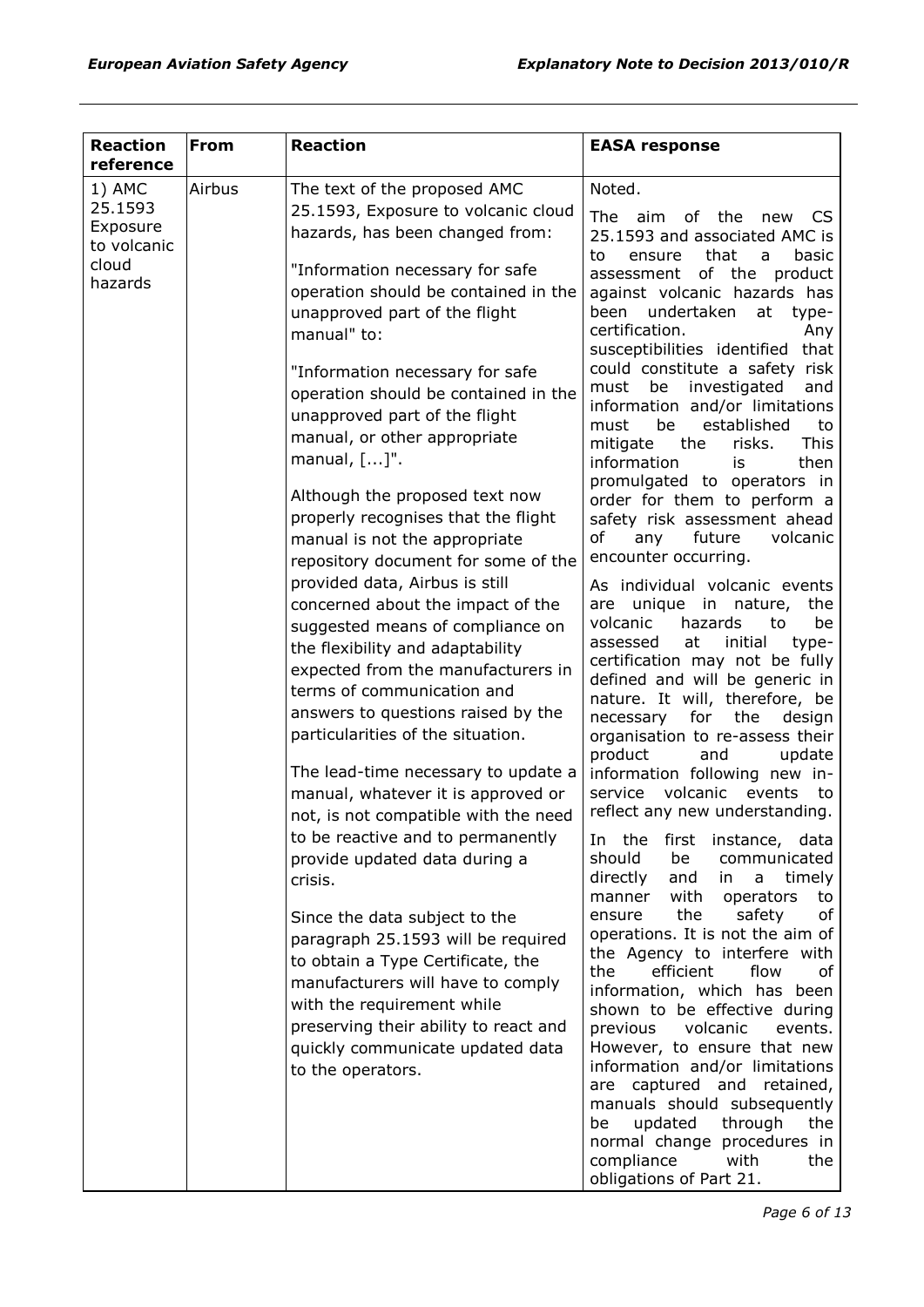| 2) General | <b>UK CAA</b> | A proportion of the previous                                                                                                                                                                                                  | Noted.                                                         |
|------------|---------------|-------------------------------------------------------------------------------------------------------------------------------------------------------------------------------------------------------------------------------|----------------------------------------------------------------|
| comment    |               | feedback from industry and NAA's                                                                                                                                                                                              |                                                                |
|            |               | highlighted the lack of a regulatory                                                                                                                                                                                          |                                                                |
|            |               | definition of volcanic ash particle                                                                                                                                                                                           |                                                                |
|            |               | density, size and material                                                                                                                                                                                                    |                                                                |
|            |               | composition. This it was argued,                                                                                                                                                                                              |                                                                |
|            |               | made manufacturer assessment of                                                                                                                                                                                               |                                                                |
|            |               | susceptibility of equipment in                                                                                                                                                                                                |                                                                |
|            |               | volcanic ash environments                                                                                                                                                                                                     |                                                                |
|            |               | extremely difficult.                                                                                                                                                                                                          |                                                                |
|            |               | UK CAA would like to highlight that                                                                                                                                                                                           |                                                                |
|            |               | some scientific work has begun in                                                                                                                                                                                             |                                                                |
|            |               | this area, resulting in the definition                                                                                                                                                                                        |                                                                |
|            |               | of some standardised ash criteria                                                                                                                                                                                             |                                                                |
|            |               | provided in the final version of ICAO                                                                                                                                                                                         |                                                                |
|            |               | <b>International Volcanic Ash Task</b>                                                                                                                                                                                        |                                                                |
|            |               | Force 2 (IVATF/2) working group,                                                                                                                                                                                              |                                                                |
|            |               | within Appendix 2B, titled                                                                                                                                                                                                    |                                                                |
|            |               | preliminary recommendations for                                                                                                                                                                                               |                                                                |
|            |               | volcanic ash material for use in jet                                                                                                                                                                                          |                                                                |
|            |               | engine testing.                                                                                                                                                                                                               |                                                                |
|            |               |                                                                                                                                                                                                                               |                                                                |
|            |               | Justification:                                                                                                                                                                                                                |                                                                |
|            |               | The sample volcanic ash material<br>definition as defined in the final<br>version of ICAO IVATF/2, may not<br>have been available earlier in the<br>NPA 2011-17 evolution process, and<br>interested parties may not be aware |                                                                |
|            |               | of the studies carried out so far on                                                                                                                                                                                          |                                                                |
|            |               | this subject.                                                                                                                                                                                                                 |                                                                |
|            |               | Proposed Text:                                                                                                                                                                                                                |                                                                |
|            |               | Not intended for inclusion in the                                                                                                                                                                                             |                                                                |
|            |               | proposed CS.23, 25, 27, 29, E, P, or                                                                                                                                                                                          |                                                                |
|            |               | APU text. Reference could instead                                                                                                                                                                                             |                                                                |
|            |               | be made in the executive summary                                                                                                                                                                                              |                                                                |
|            |               | or explanatory note of the NPA.                                                                                                                                                                                               |                                                                |
|            |               |                                                                                                                                                                                                                               |                                                                |
| 3) General |               | Vereinigung For the CS-23 / CS-25 / CS-27 /                                                                                                                                                                                   | Partially Accepted.                                            |
| comment    |               | Cockpit e.V. CS29 acc. the General Chapter (b)                                                                                                                                                                                | Cracking of blade coatings is                                  |
|            |               | We fully agree on this aspect!                                                                                                                                                                                                | not a safety concern in itself,                                |
|            |               |                                                                                                                                                                                                                               | unless it leads to accelerated                                 |
|            |               | For CS-E / CS-P / CS-APU we want                                                                                                                                                                                              | corrosion.<br>The<br>text<br>is,<br>therefore, not necessary.  |
|            |               | to address beside the                                                                                                                                                                                                         |                                                                |
|            |               |                                                                                                                                                                                                                               | Reference is already made to<br>'pre-flight procedures', which |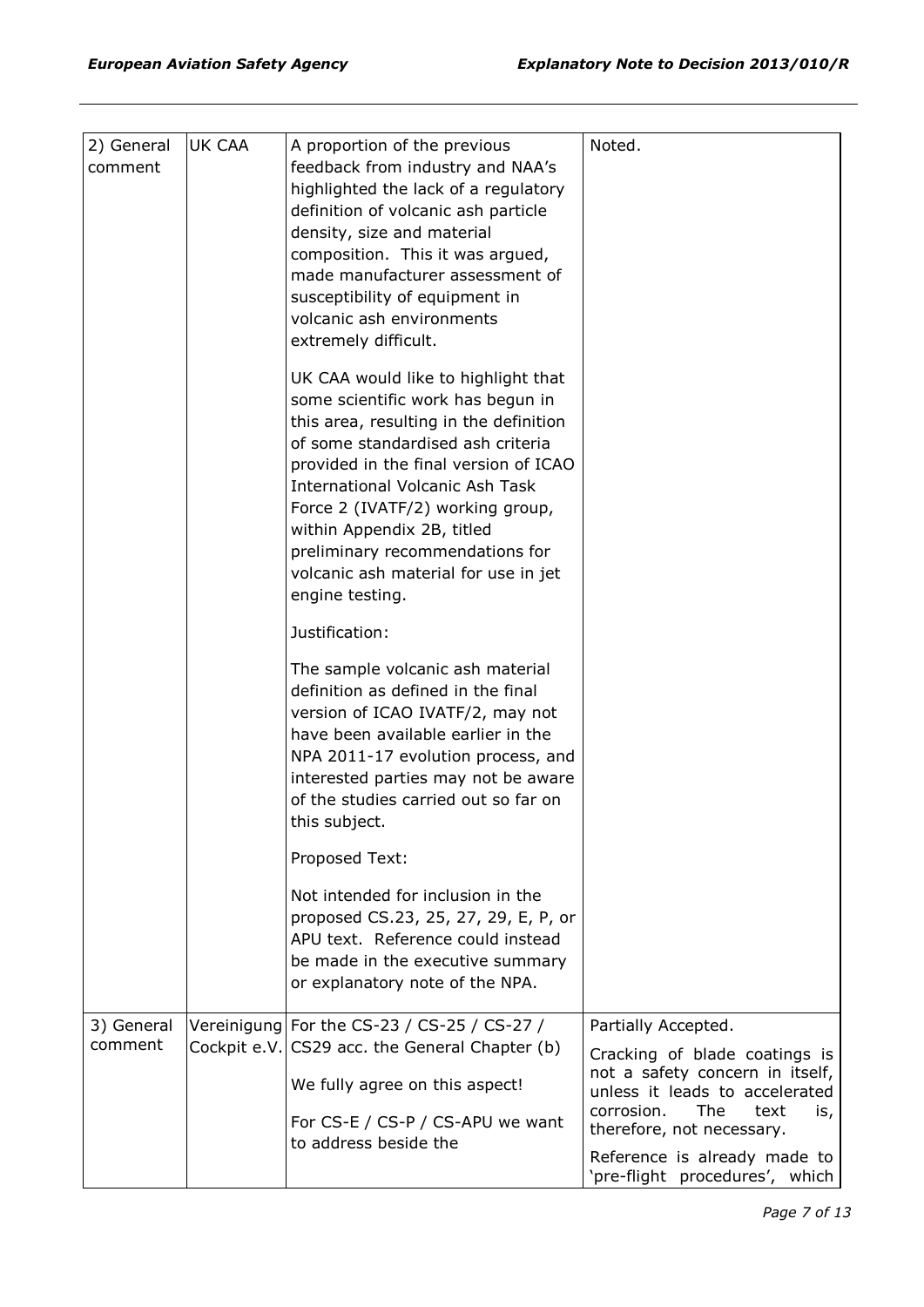| "corrosion of metallic part"                                                                                                                                                                                                                                                                                                                                                                                                                                                                                                                                                                                                                                                                                                                                                                                     | intended<br>is<br>ash<br>to<br>cover<br>removal. The proposed text is                                                                                                                                                                                                                                                                                                                                                                                                                                                                                                                                                                                                                             |
|------------------------------------------------------------------------------------------------------------------------------------------------------------------------------------------------------------------------------------------------------------------------------------------------------------------------------------------------------------------------------------------------------------------------------------------------------------------------------------------------------------------------------------------------------------------------------------------------------------------------------------------------------------------------------------------------------------------------------------------------------------------------------------------------------------------|---------------------------------------------------------------------------------------------------------------------------------------------------------------------------------------------------------------------------------------------------------------------------------------------------------------------------------------------------------------------------------------------------------------------------------------------------------------------------------------------------------------------------------------------------------------------------------------------------------------------------------------------------------------------------------------------------|
| also                                                                                                                                                                                                                                                                                                                                                                                                                                                                                                                                                                                                                                                                                                                                                                                                             | accepted<br>aiding<br>as<br>understanding.                                                                                                                                                                                                                                                                                                                                                                                                                                                                                                                                                                                                                                                        |
| "cracking of blade coating"                                                                                                                                                                                                                                                                                                                                                                                                                                                                                                                                                                                                                                                                                                                                                                                      |                                                                                                                                                                                                                                                                                                                                                                                                                                                                                                                                                                                                                                                                                                   |
| For the CS-23 / CS-25 / CS-27 /<br>CS29 CS-E / CS-P / CS-APU acc. the<br>item "related pre-flight" we want to<br>address the following:                                                                                                                                                                                                                                                                                                                                                                                                                                                                                                                                                                                                                                                                          |                                                                                                                                                                                                                                                                                                                                                                                                                                                                                                                                                                                                                                                                                                   |
| If volcanic ash is found on a parked<br>airplane the procedures of ash<br>removal should be clearly defined!                                                                                                                                                                                                                                                                                                                                                                                                                                                                                                                                                                                                                                                                                                     |                                                                                                                                                                                                                                                                                                                                                                                                                                                                                                                                                                                                                                                                                                   |
| Quote                                                                                                                                                                                                                                                                                                                                                                                                                                                                                                                                                                                                                                                                                                                                                                                                            | Noted.                                                                                                                                                                                                                                                                                                                                                                                                                                                                                                                                                                                                                                                                                            |
| "It is not possible at present to be<br>more specific on the composition of<br>ash, due to the lack of an accepted<br>volcanic ash/cloud specification.<br>Manufacturers already have a<br>liability under the Essential                                                                                                                                                                                                                                                                                                                                                                                                                                                                                                                                                                                         | While scientific work is still<br>ongoing, it should be noted<br>that<br><b>ICAO</b><br>has<br>already<br>published<br>preliminary<br>recommendations defining ash<br>criteria. (See reaction from<br>UK-CAA above).                                                                                                                                                                                                                                                                                                                                                                                                                                                                              |
| Requirements of the Basic<br>Regulation (EC 216/2008) to<br>provide operators with limitations<br>and other information necessary to<br>ensure that no unsafe condition will<br>occur from exposure to<br>environmental hazards; these<br>proposals have not created any<br>additional liability. Manufacturers<br>would have to demonstrate that<br>they have gained sufficient<br>knowledge of the risks posed by<br>volcanic clouds through a<br>combination of experience, studies,<br>analysis and/or tests. The level of<br>manufacturers' data supplied in<br>support of existing SRA may be<br>satisfactory".<br>Unquote<br>Airbus acknowledges that it is<br>effectively the manufacturer's<br>responsibility to assess robustness<br>and/or limitation to known<br>environmental conditions that could | There is no intent to require<br>products<br>demonstrate<br>to<br>robustness<br>design<br>for<br>extended operation in volcanic<br>clouds.<br>However,<br>design<br>will<br>organisations<br>need<br>to<br>consider exposure to volcanic<br>cloud hazards if the operator is<br>to be approved for operations<br>forecast<br>contaminated<br>in.<br>airspace, and, in any case,<br>against possible inadvertent<br>encounters.<br>If a design organisation<br>establishes that operation in a<br>known ash environment is<br>acceptable, then it would be<br>necessary to demonstrate the<br>aircraft is capable to operate<br>within this environment,<br>subject to any limitations<br>imposed. |
|                                                                                                                                                                                                                                                                                                                                                                                                                                                                                                                                                                                                                                                                                                                                                                                                                  | Airbus<br>be encountered by the aircraft. This                                                                                                                                                                                                                                                                                                                                                                                                                                                                                                                                                                                                                                                    |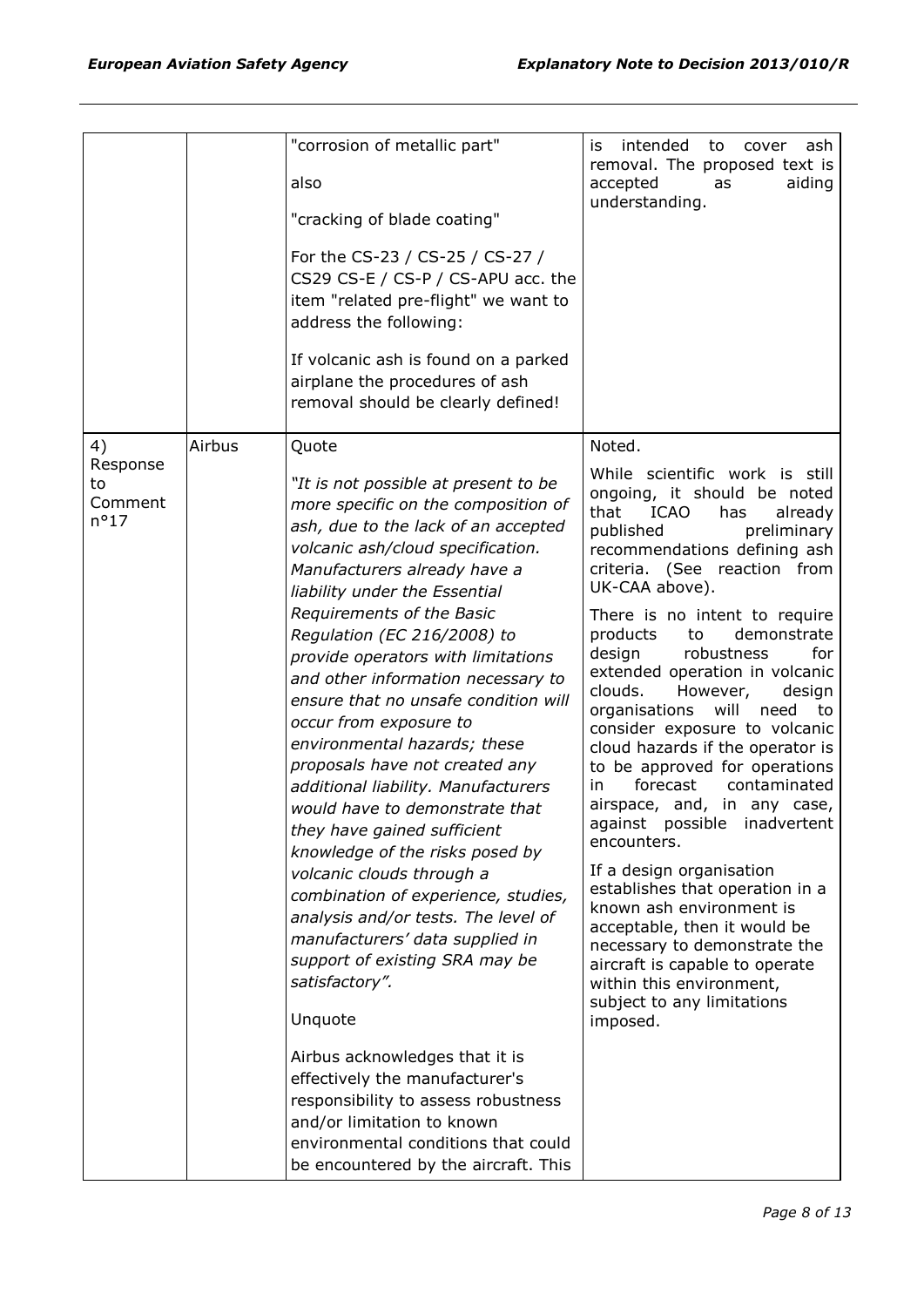|                                 |                                        | is what is currently achieved for<br>volcanic ash by requesting avoiding<br>flights in visible ash. To go further<br>and to demonstrate/certify design<br>robustness against volcanic ash,<br>manufacturers should know the<br>nature of the threat to be<br>considered in terms of composition,<br>concentration or other parameters<br>as it is done for other environmental<br>threats (ice ingestion, bird strike,<br>contaminated runway, lighting<br>strike). Guidance from EASA<br>would be requested to define the<br>basis of the requirement. It is<br>Airbus understanding that it is not<br>the intent of the NPA to require<br>manufaturers to demonstrate the<br>design robusteness against the<br>hazards resulting from flights into                                                                                                                                                                                                           |                                            |
|---------------------------------|----------------------------------------|----------------------------------------------------------------------------------------------------------------------------------------------------------------------------------------------------------------------------------------------------------------------------------------------------------------------------------------------------------------------------------------------------------------------------------------------------------------------------------------------------------------------------------------------------------------------------------------------------------------------------------------------------------------------------------------------------------------------------------------------------------------------------------------------------------------------------------------------------------------------------------------------------------------------------------------------------------------|--------------------------------------------|
|                                 |                                        | volcanic clouds.                                                                                                                                                                                                                                                                                                                                                                                                                                                                                                                                                                                                                                                                                                                                                                                                                                                                                                                                               |                                            |
| 5)<br>Comment<br>number:<br>#72 | <b>ICCAIA</b><br>(Boeing<br>Airplanes) | Boeing requests that EASA provide<br>a more comprehensive response to<br>Commercial ICCAIA's item 2 in comment #72.<br>Specifically, we ask that EASA<br>address the situation where<br>operators involved in a volcanic<br>event must work with an airplane<br>manufacturer in order to obtain new<br>or changed data in a timely manner<br>to make an expedited change to<br>their volcanic ash Safety Risk<br>Assessment, -- but the<br>manufacturer's State of Design is<br>not an EASA member country. This<br>will not be an uncommon situation,<br>and we consider it essential that<br>EASA provide details in how it<br>should play out in order to be in<br>compliance with the proposed<br>certification standards (CS).<br>JUSTIFICATION: As ICCAIA pointed<br>out, if the new CS are adopted, then<br>any changes to manufacturers' data<br>after the original type design<br>approval of the airplane will,<br>procedurally, also need to comply | (See our response to reaction<br>1) above) |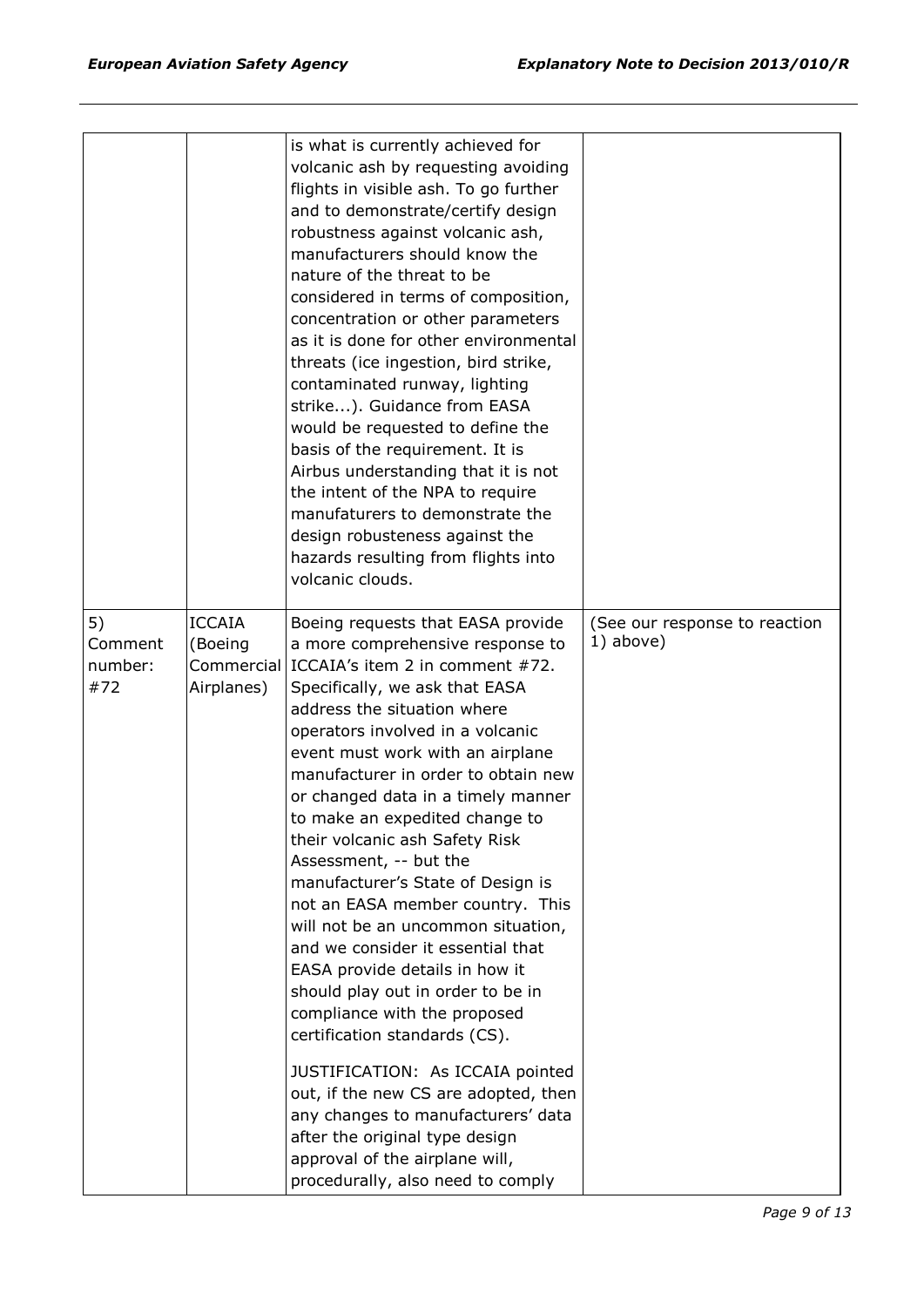|  | with the new CS. The concern is<br>that this process of demonstrating<br>compliance with the new CS may<br>unintentionally impede the process<br>of timely exchange of new or<br>changed data between airline and<br>manufacturers during a volcanic<br>event -- with "potentially<br>unacceptable consequences." As<br>ICCAIA rightfully states: "Forcing<br>information already provided by<br>most manufacturers into a<br>regulation will undoubtedly decrease<br>the operational flexibility needed                                                    |  |
|--|-------------------------------------------------------------------------------------------------------------------------------------------------------------------------------------------------------------------------------------------------------------------------------------------------------------------------------------------------------------------------------------------------------------------------------------------------------------------------------------------------------------------------------------------------------------|--|
|  | during a volcanic eruption."<br>In response to ICCAIA, EASA<br>indicates that the new CS will allow<br>the manufacturer's data to be<br>placed in the unapproved section of<br>the flight manual where changes<br>can be readily incorporated by an<br>appropriately approved (EASA)<br>DOA. While this may be an<br>expeditious method for<br>manufacturers holding an EASA-<br>approved DOA, it will not be<br>expeditious for those manufacturers<br>whose State of Design is not an<br>EASA member country and who do<br>not hold an EASA-approved DOA. |  |
|  | For those manufacturers, any<br>changes to their data (i.e., the data<br>provided to the operator) will need<br>to be certified to the CS via their<br>EASA-approved Post Type Validation<br>Procedures. These procedures<br>normally entail first submitting a<br>certification plan to EASA for review<br>and approval, followed by submittal<br>of specific compliance data to the<br>CS. This process typically requires<br>months to complete.<br>To avoid such an untenable<br>situation, we recommend that EASA                                      |  |
|  | consider, at the least, either:                                                                                                                                                                                                                                                                                                                                                                                                                                                                                                                             |  |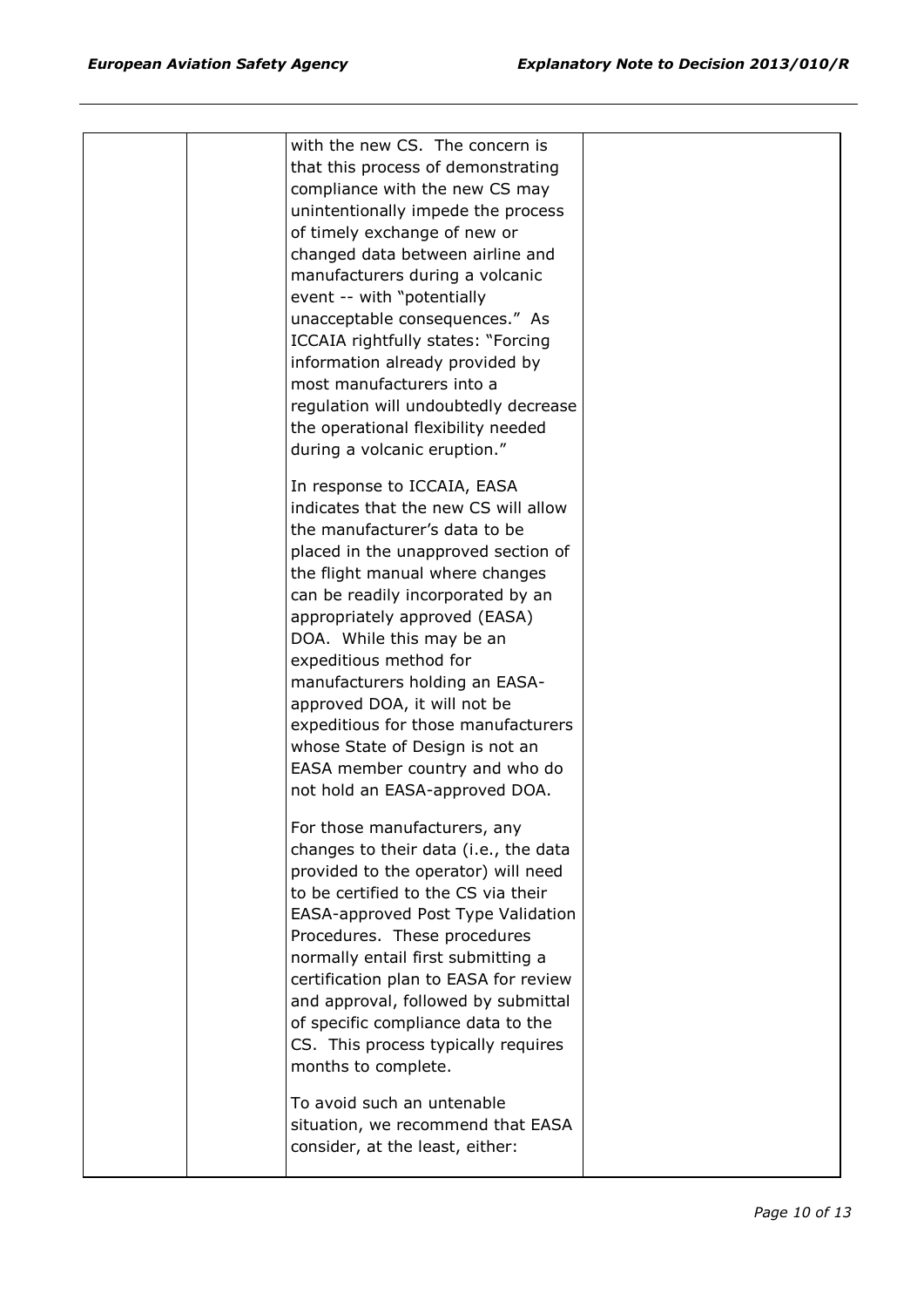|                                              |                                        | (1) specific Post Type<br>Validation Procedures between EASA<br>and the manufacturer's State of<br>Design to ensure that there is an<br>expeditious process to approve<br>changes to the manufacturer's data<br>for use by operators in their volcanic<br>ash Safety Risk Assessment; or<br>(2) delegation arrangements<br>made ahead of time between EASA<br>and non-European regulatory<br>authorities of the manufacturer's<br>State of Design.                                                                                                                                                                                                                                                                                                                                                                                                                                                                                                                                                                                                                                                                                                                   |                                            |
|----------------------------------------------|----------------------------------------|----------------------------------------------------------------------------------------------------------------------------------------------------------------------------------------------------------------------------------------------------------------------------------------------------------------------------------------------------------------------------------------------------------------------------------------------------------------------------------------------------------------------------------------------------------------------------------------------------------------------------------------------------------------------------------------------------------------------------------------------------------------------------------------------------------------------------------------------------------------------------------------------------------------------------------------------------------------------------------------------------------------------------------------------------------------------------------------------------------------------------------------------------------------------|--------------------------------------------|
| 6)<br>Comment<br>number:<br>$#72$ and<br>#24 | <b>ICCAIA</b><br>(Rolls-<br>Royce plc) | With regard to item 2 in comment<br>#72 and the response to comment<br>#24, it is recognised that the new<br>CS will now allow manufacturers<br>data to be placed in the unapproved<br>section of the flight manual where<br>changes can be 'readily'<br>incorporated. The proposed CS-<br>1050 (b) states that information is<br>to be provided in the 'relevant'<br>documentation and the response to<br>comment #103 states that this term<br>has been used to allow flexibility.<br>We remained concerned, however,<br>that the timescales required to<br>update such documents whatever<br>their approval requirements may, as<br>stated in the original ICCAIA<br>comments, impede the process of<br>timely exchange of new or changed<br>data between airline and<br>manufacturers with the flexibility<br>required during a rapidly changing<br>volcanic event.<br>In particular we feel that whilst the<br>situation for EASA DOA holders is<br>partly addressed in the EASA<br>response, further consideration is<br>required for manufacturers who do<br>not hold an EASA DOA and who<br>would need to approve changes to<br>their data through Post Type | (See our response to reaction<br>1) above) |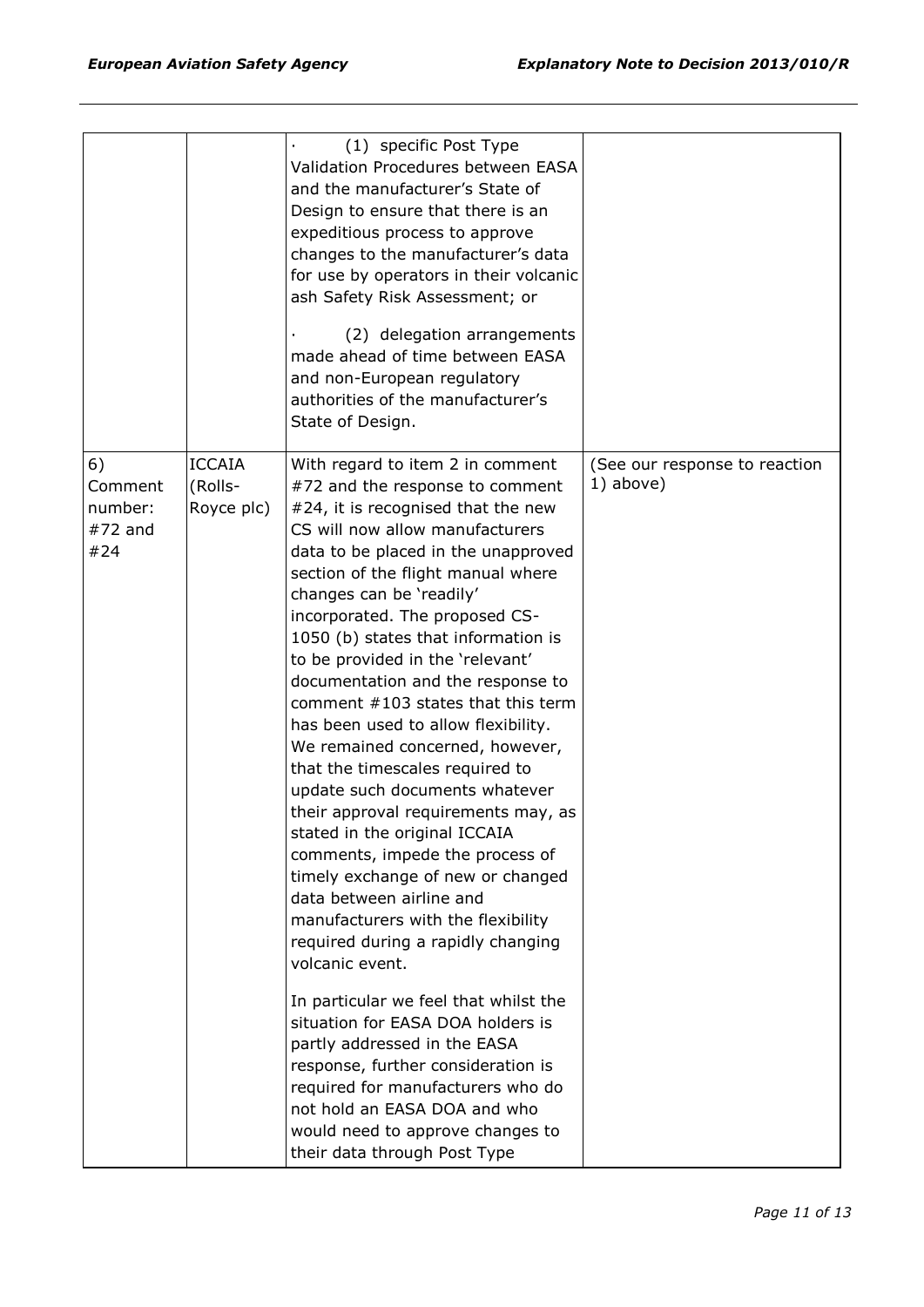|                       |                                     | Validation Procedures.                                                                                                                                                                                                                                                                                                                                                                                                                                                                                                                                                                                                                                                                                                                                                                                                                                                                                                                                                                                                                                                                                                                                                                                                                                                                                                                                                                                                                                                                                                                                              |                                                                                                                                                                                                                                                                                                                                                                                                                                                                                                                                                                                                                                                                                                                                                                                                                                                                                                                                                                                                                                                                                                                                         |
|-----------------------|-------------------------------------|---------------------------------------------------------------------------------------------------------------------------------------------------------------------------------------------------------------------------------------------------------------------------------------------------------------------------------------------------------------------------------------------------------------------------------------------------------------------------------------------------------------------------------------------------------------------------------------------------------------------------------------------------------------------------------------------------------------------------------------------------------------------------------------------------------------------------------------------------------------------------------------------------------------------------------------------------------------------------------------------------------------------------------------------------------------------------------------------------------------------------------------------------------------------------------------------------------------------------------------------------------------------------------------------------------------------------------------------------------------------------------------------------------------------------------------------------------------------------------------------------------------------------------------------------------------------|-----------------------------------------------------------------------------------------------------------------------------------------------------------------------------------------------------------------------------------------------------------------------------------------------------------------------------------------------------------------------------------------------------------------------------------------------------------------------------------------------------------------------------------------------------------------------------------------------------------------------------------------------------------------------------------------------------------------------------------------------------------------------------------------------------------------------------------------------------------------------------------------------------------------------------------------------------------------------------------------------------------------------------------------------------------------------------------------------------------------------------------------|
| 7) General<br>comment | Hawker<br>Beechcraft<br>Corporation | Hawker Beechcraft Corporation<br>(HBC) believes a conflict of<br>"requirement level" exists between<br>the proposed certification standards<br>and the corresponding AMCs.<br>The standards state that "the<br>susceptibility of aeroplane features<br>to the effects of volcanic cloud<br>contamination must be established."<br>The AMCs say that "Information<br>necessary for safe operation should<br>be contained in the unapproved part<br>of the flight manual." This appears<br>to result in an uneven level of<br>burden between an OEM and an<br>operator: it seems that the OEM<br>would have to spend significant<br>resources to establish the effects of<br>volcanic ashes on airplane features<br>(such as, for example, actual levels<br>of ash concentration and the<br>exposure time that the airplane can<br>tolerate), only to see this reflected<br>in information that the operator or<br>the aircraft would have the option to<br>follow or not (because it is not in<br>the approved pages of the AFM).<br>Furthermore, the content of the<br>associated AMCs is only partly<br>actionable: for example, it does not<br>provide agency-acceptable methods<br>to determine the braking<br>effectiveness of an airplane<br>operating on a wet ash-<br>contaminated runway. This is in<br>direct contrast with EASA's AMC<br>25.1591 for operation on runways<br>contaminated with standing water,<br>slush, snow, or ice in support of CS<br>25.1591.<br>In light of the above, it is<br>recommended that HBC's response<br>be as follows -- | Not Accepted.<br>is expected that design<br>It<br>will<br>organisations<br>support<br>operators who elect to obtain<br>an operational approval to fly<br>volcanic<br>forecast<br>ash<br>in.<br>contaminated airspace. Where<br>no demand exists, it is possible<br>that a design organisation can<br>minimise<br>the<br>level<br>οf<br>investigation<br>performed<br>by<br>declaring a zero volcanic cloud<br>tolerance for their product.<br>There is no intent here to<br>create an airworthiness<br>standard for operation in<br>volcanic clouds. The scientific<br>knowledge, means of<br>compliance and regulatory<br>impact analysis have not<br>developed to a level where this<br>is currently a viable option.<br>Any data provided will not have<br>complied with a specific<br>standard and cannot,<br>therefore, be considered as<br>approved data. The intent here<br>is limited in scope and aims at<br>facilitating operational<br>flexibility by mitigating the<br>risks associated with operating<br>in airspace forecast to be<br>contaminated with volcanic<br>clouds and at aerodromes<br>known to be contaminated. |